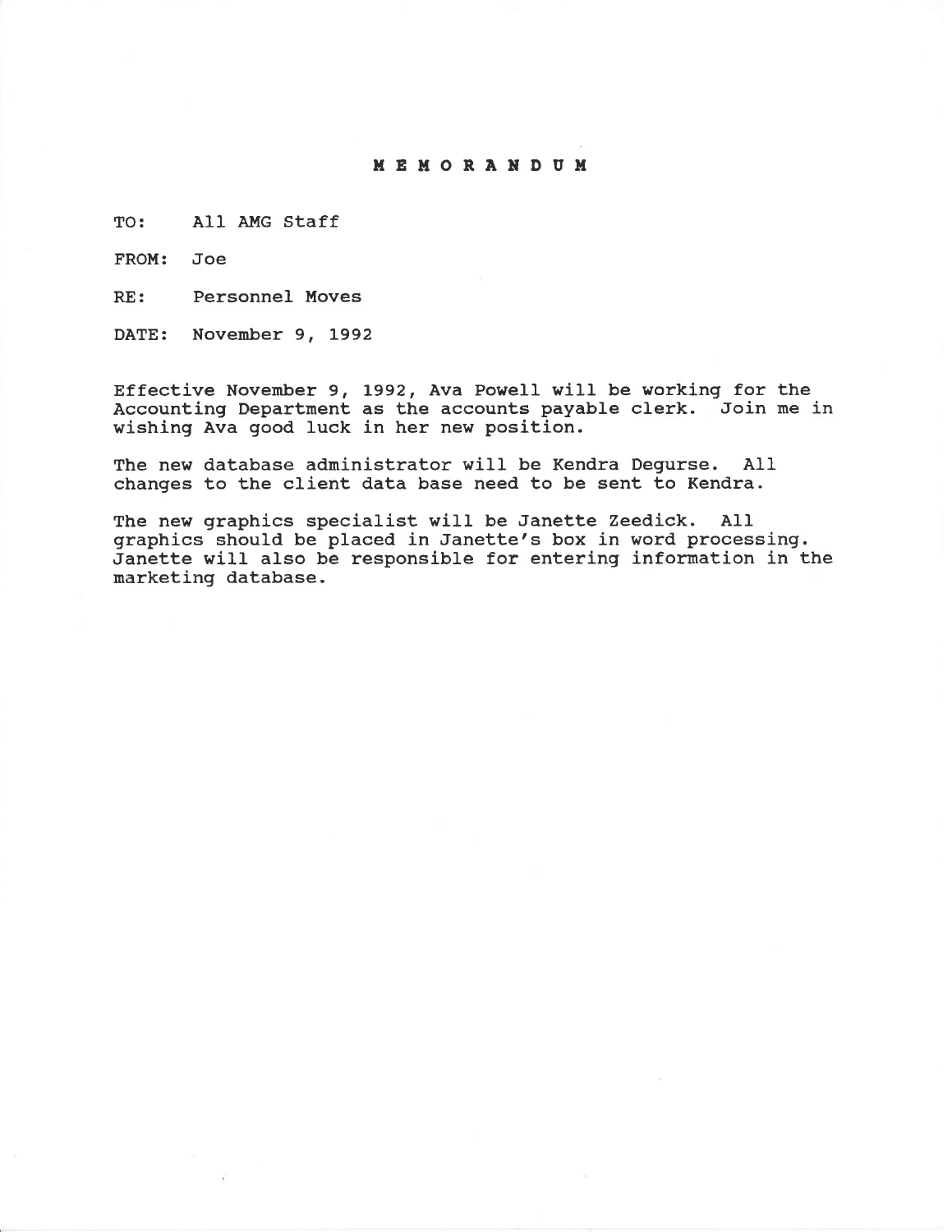# ASSET MANAGEMENT GROUP PERF; CRIMANCE APPRAISAL FORM

|                                                                                                                                                                                                                                       | Rating Scale Kev                                                                                                                                                                                          |  |
|---------------------------------------------------------------------------------------------------------------------------------------------------------------------------------------------------------------------------------------|-----------------------------------------------------------------------------------------------------------------------------------------------------------------------------------------------------------|--|
| Name 1000 Powell<br>Position Accounture of eals<br>to 1924/95<br>Rating Period From $\sqrt{2}\sqrt{3}$<br>Rater/Time Joan Undrich<br>Department Recorrent<br>Type of Review:<br>Annual<br>Three Month<br>⊠<br>Special<br>Probationary | Fails to meet requirements<br>1<br>Essentially meets job requirements<br>$\overline{2}$<br>Fully meets requirements<br>3<br>Meets job requirements with distinction<br>4<br>Exceeds job requirements<br>5 |  |
| Accounting Clerk-Receivable/Payroll<br>Position:<br>Payable<br>Duties and Responsibilities                                                                                                                                            | 5<br>$\overline{4}$<br>3                                                                                                                                                                                  |  |
| Communication Skills (Verbal and Written)<br>$\mathbf{1}$                                                                                                                                                                             | $\overline{2}$<br>1<br>Rating<br>囟<br>П<br>П<br>Self<br>区<br>П<br>П<br>П<br>Π<br>Manager                                                                                                                  |  |
| is de                                                                                                                                                                                                                                 | Comments:<br>aveillent communication<br>and will<br>dialing<br>akiels<br>$-11$<br>001222<br>has secondary down                                                                                            |  |
| 2 Accounting System                                                                                                                                                                                                                   | $\overline{5}$<br>$\overline{4}$<br>3<br>$\overline{2}$<br>1<br>Rating<br>囟<br>П<br>Self<br>П<br>$\boxtimes$<br>П<br>П<br>Manager                                                                         |  |
|                                                                                                                                                                                                                                       | Comments:<br>leve has construed<br>$\rightarrow i$<br>suptem on Riaturn                                                                                                                                   |  |
| 7<br>PC Software/Lotus<br>3<br>¥.<br><u> Hotus Databnol</u>                                                                                                                                                                           | 5<br>4<br>$\overline{3}$<br>$\overline{2}$<br>$\mathbf{1}$<br>Rating<br>H<br>冈<br>冈<br>ΓΙ<br>Self<br>$\Box$<br>П<br>$\Box$<br>$\Box$<br>Manager                                                           |  |
| access<br><b>CALL REGIST</b><br>the company's state of the company's<br>and the company                                                                                                                                               | Comments:<br>User which Avonce<br>100<br>is itaining<br>well and<br>access                                                                                                                                |  |
|                                                                                                                                                                                                                                       |                                                                                                                                                                                                           |  |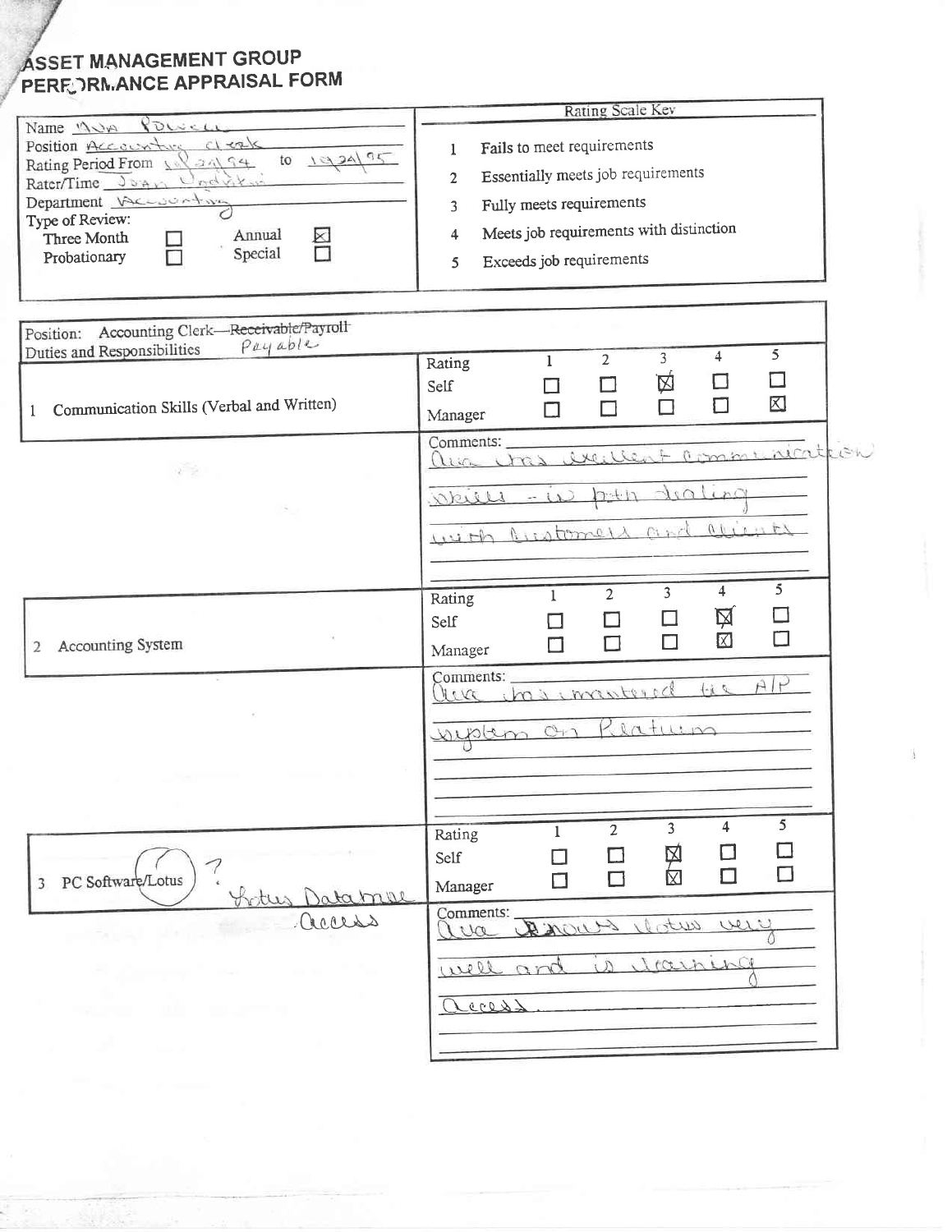|                                                        | Rating<br>$\overline{2}$<br>3<br>1<br>4<br>5                          |
|--------------------------------------------------------|-----------------------------------------------------------------------|
| Problem Solving<br>4                                   | Self<br>卧                                                             |
|                                                        | ⊠<br>Manager                                                          |
|                                                        | Comments: With Curris Craininational                                  |
|                                                        | - I<br>Okills Jake in 1420<br>chood                                   |
|                                                        | indiuna<br>millon                                                     |
|                                                        | $\sim$ 00m<br>$\Omega_{R}$<br>na<br>9chchC<br>s.                      |
|                                                        | $**N$<br>both<br>aisliner<br>0.7                                      |
|                                                        | Myr with any<br>MELOIR                                                |
|                                                        |                                                                       |
| 5<br>Generally Accepted Accounting Principals and      | Rating<br>$\overline{2}$<br>3<br>5<br>4<br>L                          |
| Procedures                                             | Self<br>囟                                                             |
|                                                        | 冈<br>Manager                                                          |
|                                                        | Comments:                                                             |
|                                                        | Oliva is veret promierdant with<br>piccolleres                        |
|                                                        | Creiseunt vainble.<br>indicional<br>ana<br>$\alpha$ or $\alpha$       |
|                                                        |                                                                       |
|                                                        |                                                                       |
|                                                        |                                                                       |
|                                                        | Rating<br>5<br>$\overline{2}$<br>3<br>4<br>1                          |
|                                                        | Self<br>凶                                                             |
| AMG Systems, Billing, Telephone, Expense, Payroll<br>6 | $\boxtimes$<br>$\Box$<br>H<br>Manager                                 |
|                                                        |                                                                       |
|                                                        | Comments: $(T_{1}UUV + M_{2})$<br>400L<br>1001<br>aver has become our |
|                                                        | bitters<br>Conclinator                                                |
|                                                        |                                                                       |
|                                                        | le is sitiemely prof<br>with the expert                               |
|                                                        |                                                                       |
|                                                        |                                                                       |
|                                                        | 5<br>Rating<br>$\mathbf{1}$<br>$\overline{2}$<br>3<br>4               |
| Organization<br>7                                      | Self<br>囟                                                             |
|                                                        | П<br>区<br>П<br>$\Box$<br>П<br>Manager                                 |
|                                                        | Comments:                                                             |
|                                                        | Could not asser for women                                             |
| Has ON MANY OCCASIONS SAVED                            |                                                                       |
| USFROM PAYING BILLS TUAT WERE                          | unore organized.                                                      |
| Not Connel - Either From                               |                                                                       |
| MEMORY OR ORLANIZED FILES.                             |                                                                       |
|                                                        |                                                                       |

I'M VERY COMFONTABLE THAT COMPANY FUNDS AND WELL CANED FOR, AND Setting Appropriate Accounting teatment. (?)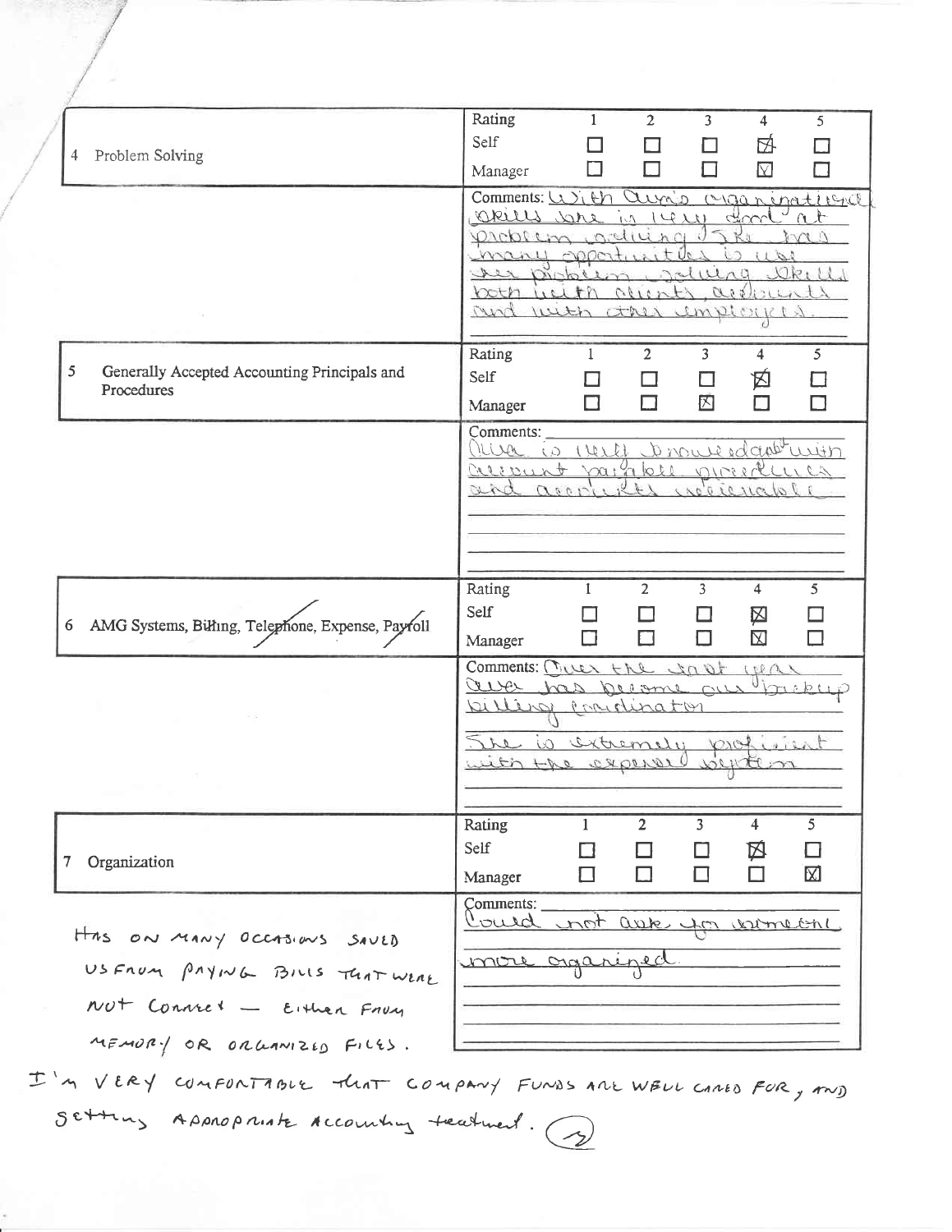|                                                                    | Rating                            | $\mathbf{1}$    | $\overline{2}$ | $\overline{3}$ | 4                       | 5               |  |
|--------------------------------------------------------------------|-----------------------------------|-----------------|----------------|----------------|-------------------------|-----------------|--|
|                                                                    | Self                              |                 |                |                |                         |                 |  |
| Judgment/Discretion<br>8                                           |                                   | $\Box$          | □              | 卧              | LΙ                      | $\Box$          |  |
|                                                                    | Manager                           | $\Box$          | П              | 'n             | $\boxtimes$             | $\Box$          |  |
|                                                                    | Comments:                         |                 |                |                |                         |                 |  |
|                                                                    | lux's judgments are relevally     |                 |                |                |                         |                 |  |
|                                                                    |                                   |                 |                |                |                         |                 |  |
|                                                                    | ivell                             | thought art and |                |                |                         | ahe             |  |
|                                                                    |                                   |                 |                |                |                         |                 |  |
|                                                                    | extremely diserts.                |                 |                |                |                         |                 |  |
|                                                                    |                                   |                 |                |                |                         |                 |  |
|                                                                    | Rating                            | 1               | $\overline{2}$ | $\overline{3}$ | $\overline{4}$          | 5               |  |
|                                                                    | Self                              |                 |                |                |                         |                 |  |
| Cooperation/Attitude<br>9                                          |                                   |                 | □              | 风              | $\Box$                  | □               |  |
|                                                                    | Manager                           | □               | $\Box$         | $\Box$         | $\Box$                  | 尥               |  |
|                                                                    | Comments:                         |                 |                |                |                         |                 |  |
|                                                                    | aver attitude is neuro            |                 |                |                |                         |                 |  |
|                                                                    |                                   |                 |                |                |                         |                 |  |
|                                                                    | creat She is always looking       |                 |                |                |                         |                 |  |
|                                                                    | for the positive!                 |                 |                |                |                         |                 |  |
|                                                                    |                                   |                 |                |                |                         |                 |  |
|                                                                    |                                   |                 |                |                |                         |                 |  |
|                                                                    | Rating                            | 1               | $\overline{2}$ | $\overline{3}$ | $\overline{\mathbf{4}}$ | 5 <sup>1</sup>  |  |
|                                                                    | Self                              |                 |                |                |                         |                 |  |
| 10                                                                 |                                   | П               | П              | П              | $\Box$                  | $\Box$          |  |
|                                                                    | Manager                           |                 |                |                |                         |                 |  |
| ALWAYS WILLING to USE WER HER HER SIGNED TO THE FULLIST, - WITHOUT | Comments:                         |                 |                |                |                         |                 |  |
|                                                                    | ava ushould be commended          |                 |                |                |                         |                 |  |
|                                                                    | for all the certra werk and       |                 |                |                |                         |                 |  |
|                                                                    |                                   |                 |                |                |                         |                 |  |
|                                                                    | Commitment isre had               |                 |                |                |                         |                 |  |
|                                                                    |                                   |                 |                |                |                         |                 |  |
|                                                                    | Whele C, were on charle-on of the |                 |                |                |                         |                 |  |
|                                                                    | Rating                            | 1               | $\overline{2}$ | 3              | 4                       | 5 <sub>12</sub> |  |
|                                                                    | Self                              |                 |                |                |                         |                 |  |
| 11                                                                 | Manager                           |                 |                | н              |                         | 口の              |  |
|                                                                    |                                   |                 |                |                |                         |                 |  |
|                                                                    | Comments:<br>mar wasons un        |                 |                |                | extra                   |                 |  |
|                                                                    |                                   |                 |                |                |                         |                 |  |
|                                                                    | of pues incide                    |                 |                |                |                         |                 |  |
|                                                                    |                                   |                 |                |                |                         |                 |  |
|                                                                    |                                   |                 | the account    |                |                         |                 |  |
|                                                                    |                                   |                 |                |                |                         |                 |  |
|                                                                    |                                   |                 |                |                |                         |                 |  |
|                                                                    |                                   |                 |                |                |                         |                 |  |

š,

 $\ddot{\phantom{0}}$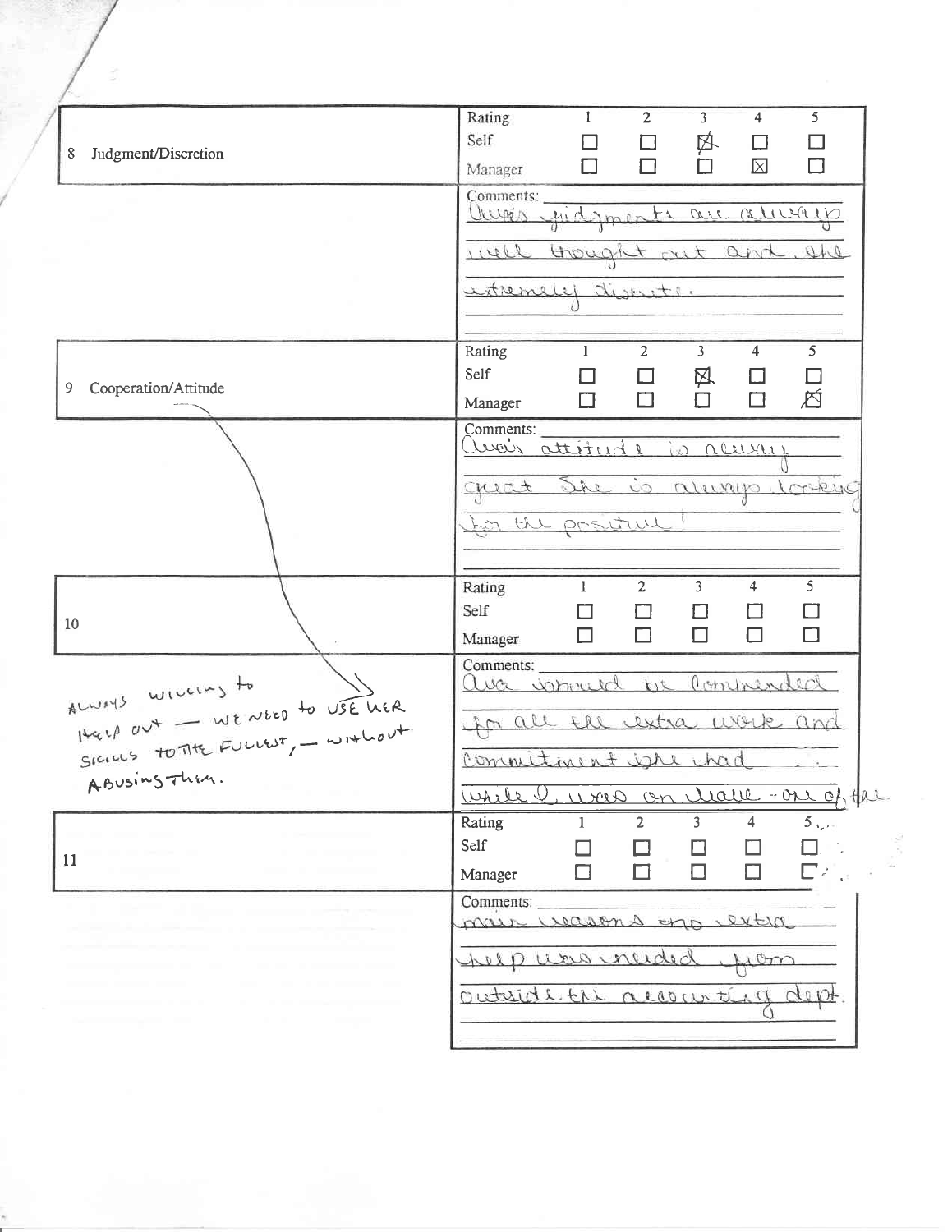SPECIAL ACCOMPLISHMENTS EMPLOYEE COMMENTS I feel very compartable with present alcounty PERFORMANCE EVALUATION FOR THIS REVIEW PERIOD Completed on Time Not Completed on Time involved in new maybe next year for Cantury States dota back receivedata have  $\sqrt{2}$ Respond to expense questions Propose ont decessible <u> 1980 - Jan James Barnett, mars et al.</u> month and permission Prepaid Sepenses. PERFORMANCE GOALS FOR NEXT REVIEW PERIOD .<br>Principal de la propincia de la propincia de la propincia de la propincia de la propincia de la propincia del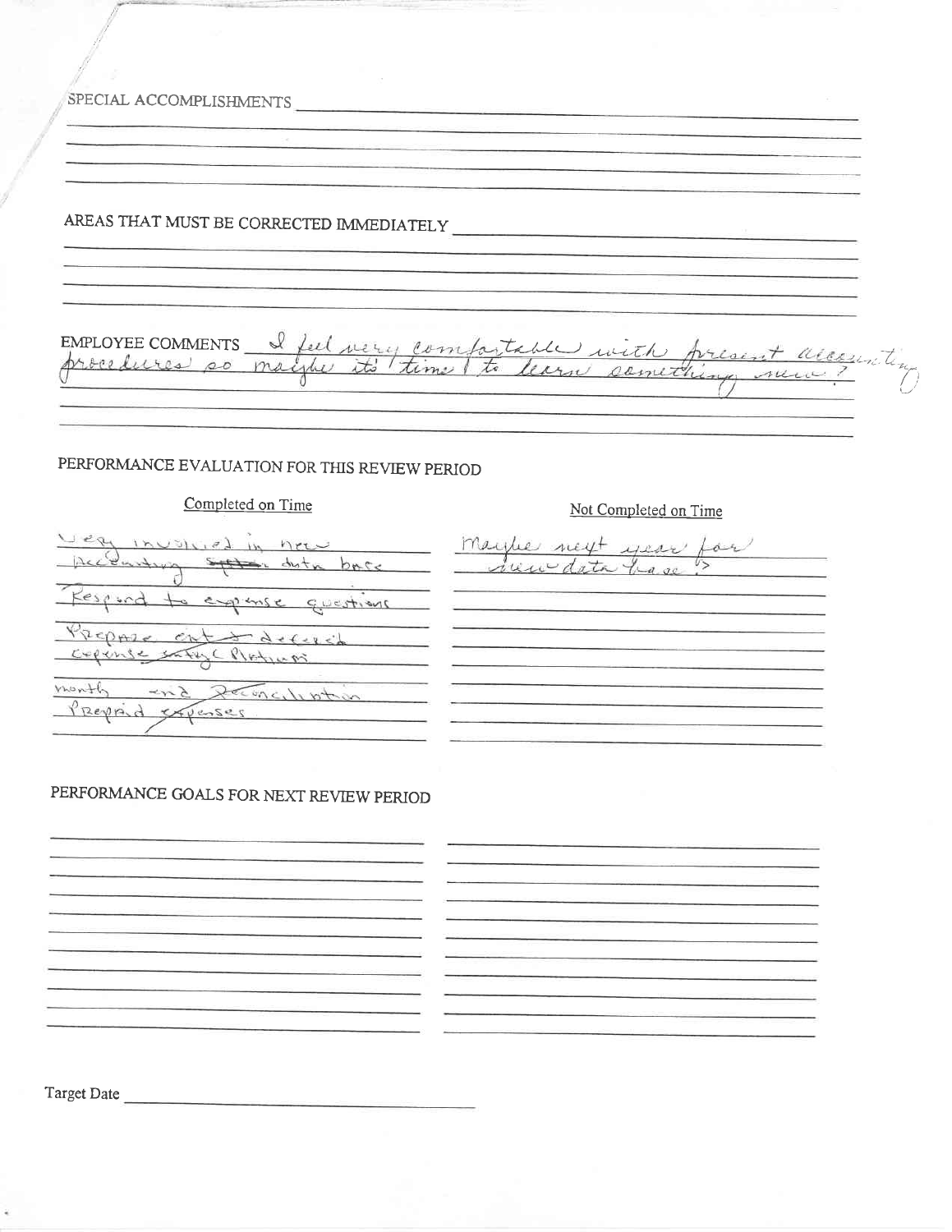## RESOURCES AVAILABLE FOR SKILL KNOWLEDGE

 $\mathbb{R}^{n-1}$ 

 $\mathbf{e}_p$ 

 $\alpha$ 

| It would be respect to wend are to an | aures au |                |
|---------------------------------------|----------|----------------|
| give we are up and winning.           |          |                |
| EMPLOYEE SIGNATURE: Awanelle forwell  |          | DATE: $112196$ |
| MANAGER SIGNATURE: Coap Vadaki        |          | DATE: $1/2/96$ |
| DEPT. HEAD/VP SIGNATURE:              |          | DATE: 12/29/85 |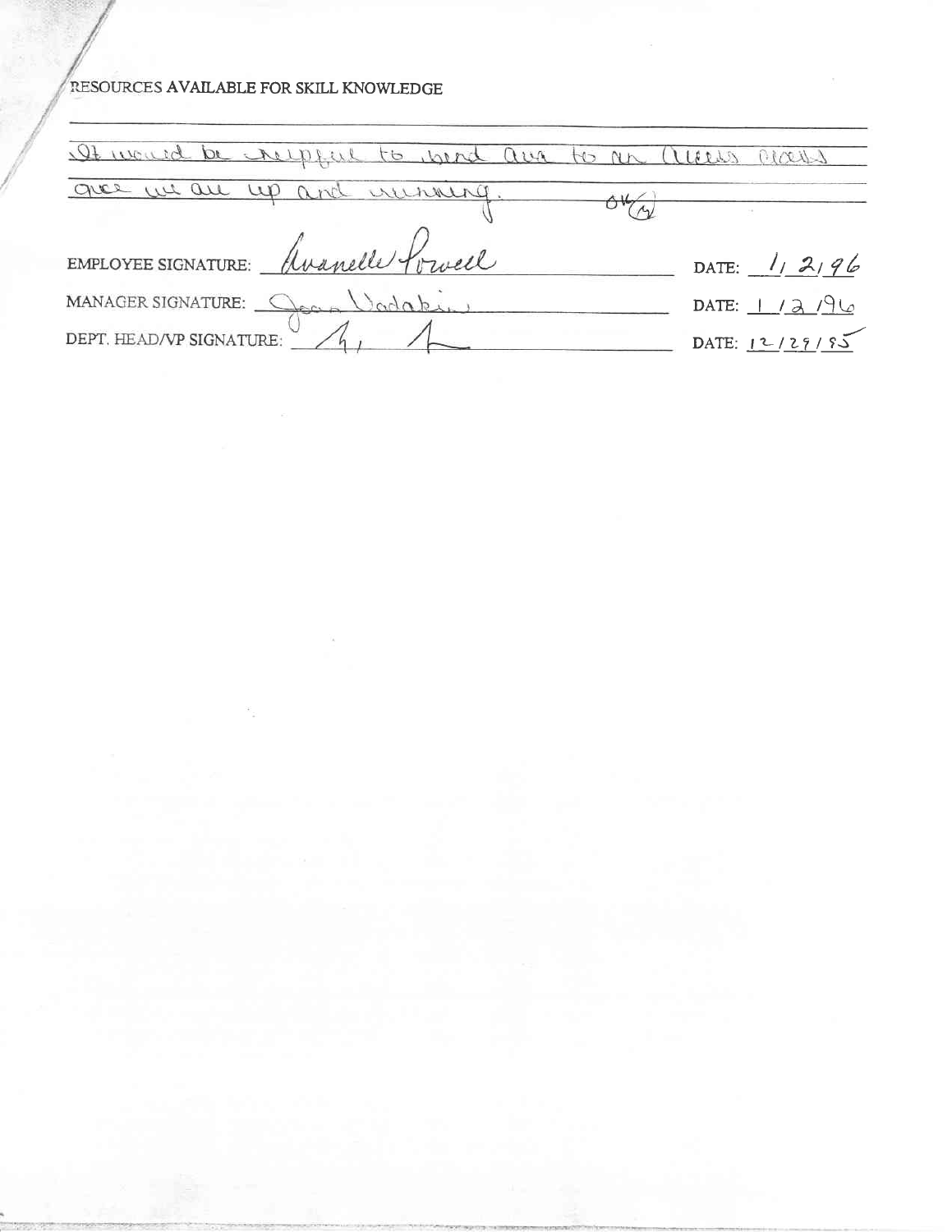Mar dutier. (Addition) 1. Do investment billings 2. Continue to do monthly post du litters 3. Continue to do U.S. imputed income veredules and client's years you tak dept. 4 Wak on Creeses when it is up + going. **CONTRACTOR** contains the second company of a stability of the form of a property set Ň. the company of the state boundary to their deal and the the second control was a second belt **POST** Trees in a Reducements With Distance in 湛 the second constitution within the second second second second second second second second second second second a car, it that it is by color any catalic its more of a many resources to minimum assemption and increase and depmickly when "sqared. Seconda Dele Riugumententin "Buchflete" - 1994 com il messo il liggi alla microsoft di necture a riceon for team securities in **IS MARY PULLE**  $\frac{1}{2}$   $\frac{1}{2}$   $\frac{1}{2}$   $\frac{1}{2}$   $\frac{1}{2}$   $\frac{1}{2}$   $\frac{1}{2}$   $\frac{1}{2}$   $\frac{1}{2}$   $\frac{1}{2}$   $\frac{1}{2}$   $\frac{1}{2}$   $\frac{1}{2}$   $\frac{1}{2}$   $\frac{1}{2}$   $\frac{1}{2}$   $\frac{1}{2}$   $\frac{1}{2}$   $\frac{1}{2}$   $\frac{1}{2}$   $\frac{1}{2}$   $\frac$ the leads of which any multiple with the community of two country of والمحافظ المسابق كالمحاور Herman I was a way to be the and the states multiple in the community of the first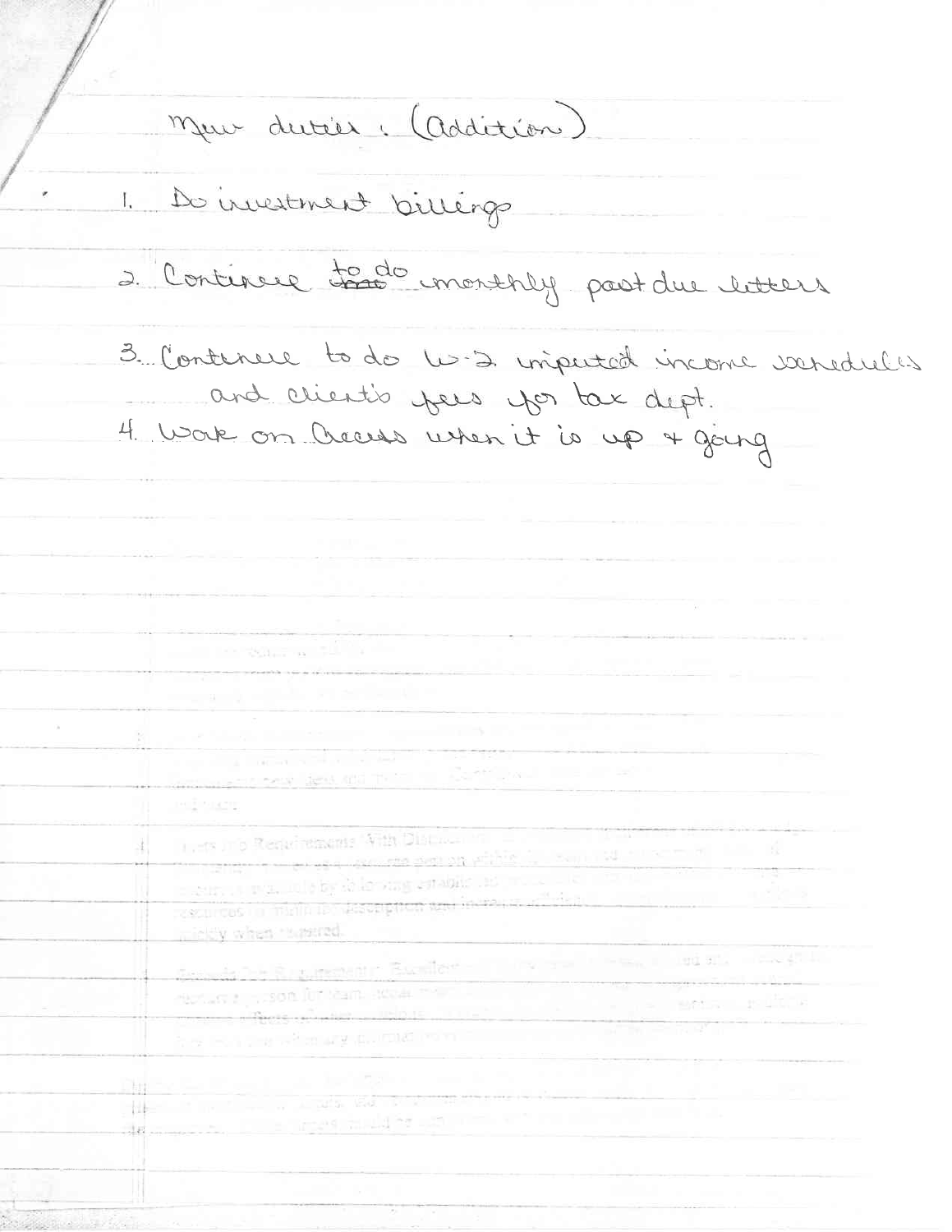### **ASSET MANAGEMENT GROUP** PERFORMANCE APPRAISAL FORM

| Name Ava Powell                                                                                                                                                                                             | Rating Scale Key                                                                                                                                                                |
|-------------------------------------------------------------------------------------------------------------------------------------------------------------------------------------------------------------|---------------------------------------------------------------------------------------------------------------------------------------------------------------------------------|
| Position Raccurity Payable Clerk<br>Rating Period From 10/24/99 to 10/24/00<br>Rater/Time <u>Joan Beans</u><br>Department Accounting<br>Type of Review:<br>Three Month<br>Annual<br>Probationary<br>Special | Fails to meet requirements<br>1<br>Inconsistently meets job requirements<br>2<br>3<br>Fully meets job reqirements wth distinction<br>Meet job requirements with excellence<br>5 |
| Position: Accounting Clerk-Payable<br>Duties and Responsibilities                                                                                                                                           |                                                                                                                                                                                 |
| Communication Skills (Verbal and Written)<br>1                                                                                                                                                              | $\overline{3}$<br>5<br>2<br>$\overline{4}$<br>Rating<br>$\mathbf{1}$<br>Self<br>$\boxtimes$<br>区<br>$\Box$<br>$\Box$<br>$\overline{\phantom{a}}$<br>$\Box$<br>Manager           |
|                                                                                                                                                                                                             | Comments:<br>$Avg$ gives<br>with somman item<br>$w$ ? $ba$ $\downarrow$ $w$ $He$                                                                                                |
| Accounting System<br>$\overline{2}$                                                                                                                                                                         | $\overline{3}$<br>5<br>$\overline{2}$<br>$\overline{4}$<br>Rating<br>1<br>Self<br>冈<br>$\boxtimes$<br>$\Box$<br>⊣<br>$\Box$<br>$\blacksquare$<br>Manager                        |
|                                                                                                                                                                                                             | Comments: __________<br>$+$ the<br>Ava Knows some<br>$\sim$<br>$02 \leq$ forting<br>suftware<br>but<br>人七<br>invere,<br>$10-100$                                                |
| PC Software/Lotus<br>3                                                                                                                                                                                      | $\overline{2}$<br>3<br>5<br>4<br>Rating<br>1<br>Self<br>Ķ<br>⊠<br>Manager                                                                                                       |
|                                                                                                                                                                                                             | Comments:                                                                                                                                                                       |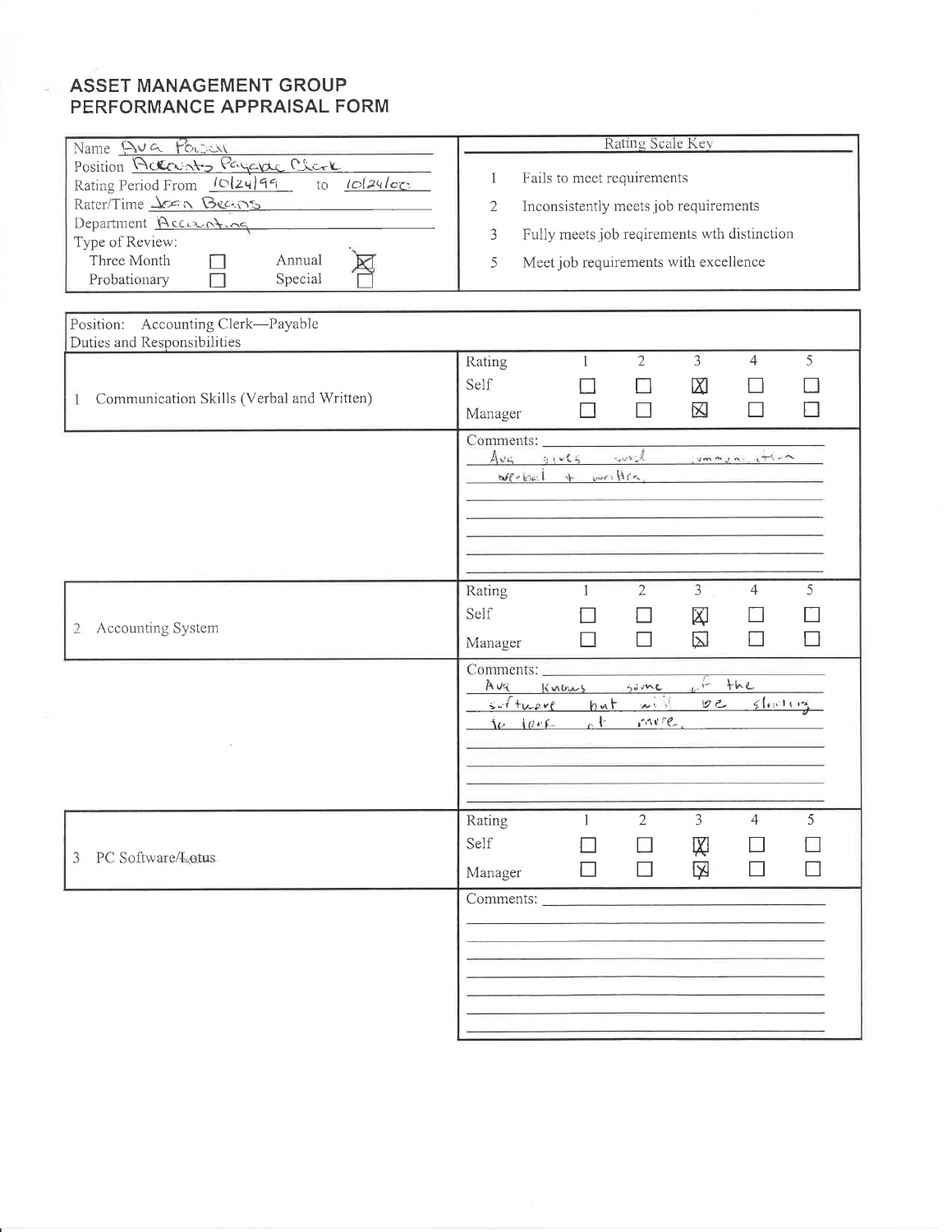| 4 Problem Solving                                               | 5<br>$\overline{3}$<br>$\overline{4}$<br>$\overline{2}$<br>Rating<br>1<br>Self<br>囚<br>冈<br>ΙI<br>L.<br>Manager<br>Comments:<br>vieblems<br>$+ vr$<br>$6$ reat<br>$10 - 5$<br>She |
|-----------------------------------------------------------------|-----------------------------------------------------------------------------------------------------------------------------------------------------------------------------------|
|                                                                 | $1 - 145$<br>$A - 1$<br>60m<br>$1$ mat<br>$\sim$ $\sim$<br>cm<br>initative<br>ine<br>$b+$<br>$1a$ kin<br>5 k<br>letK3<br>$0.0001400 - 4.01000$<br>$\Lambda$<br>$11.41 +$<br>Kurt. |
| Generally Accepted Accounting Principals and<br>5<br>Procedures | 5 <sup>1</sup><br>$\overline{3}$<br>$\overline{4}$<br>$\overline{2}$<br>Rating<br>1<br>$\boxtimes$<br>Self<br>囟<br>H<br>$\Box$<br>Manager                                         |
|                                                                 |                                                                                                                                                                                   |
| 6 AMG Systems, Billing, Telephones Expense, Payroll             | $\overline{3}$<br>5<br>$\overline{2}$<br>$\overline{4}$<br>Rating<br>$\mathbf{1}$<br>Self<br>$\mathbb{X}$<br>$\boxtimes$<br>П<br>H<br>П<br>□<br>Manager                           |
|                                                                 | Comments:<br>11H14<br>Billing system<br>was<br>$\mathcal{O}(1)$<br>$51 - 12 - 15$<br>tungin vight away but<br>$f_{univ}$<br>221<br>10.55<br>$510x$ times<br>$2144 - 14$<br>4164.1 |
| Organization<br>7                                               | 5<br>Rating<br>2<br>3<br>4<br>囟<br>Self<br>K<br>Manager                                                                                                                           |
|                                                                 | Comments:<br><u> Alberto de Calvia - La Calvia de Cal</u>                                                                                                                         |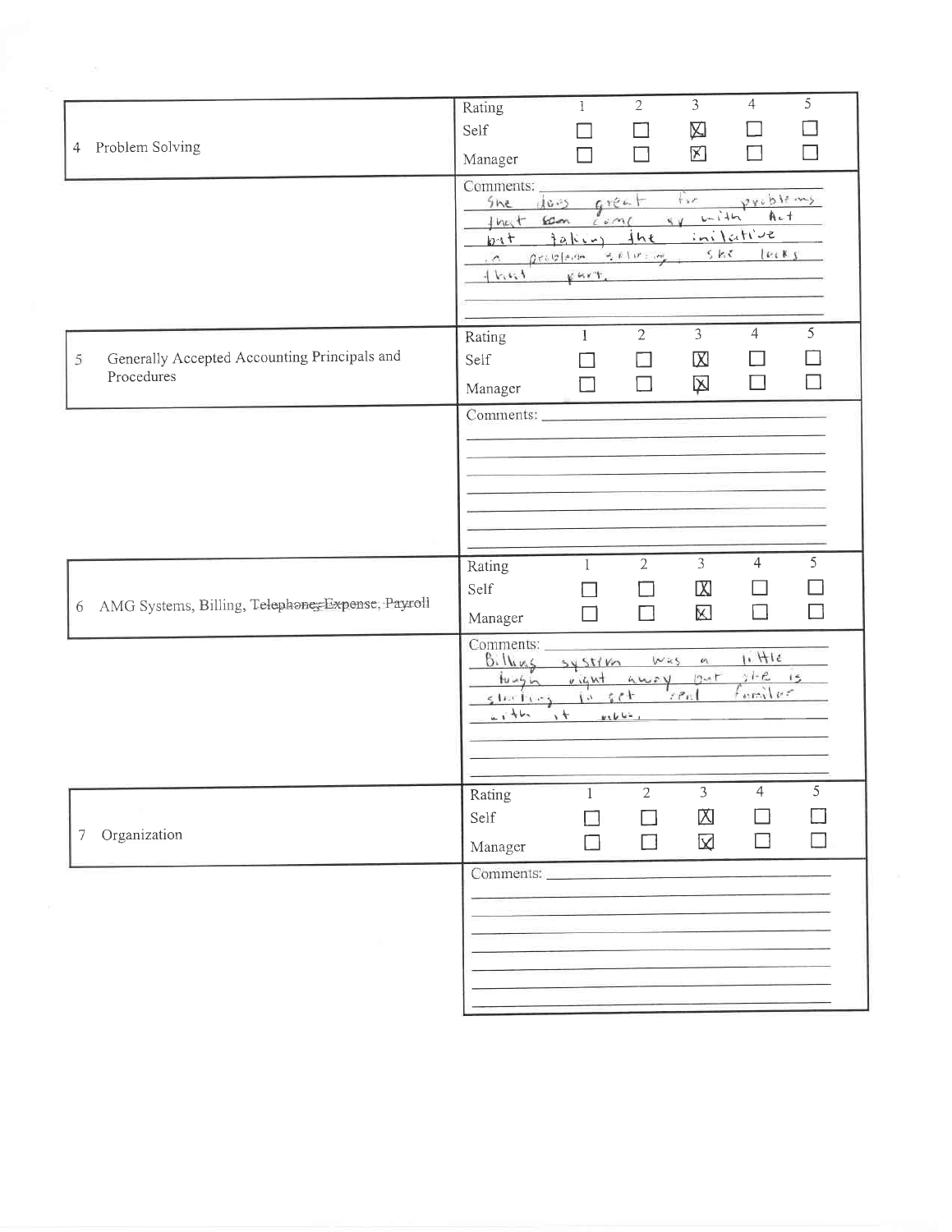| Judgment/Discretion<br>$8\,$ | Rating<br>$2^{-}$<br>$\overline{3}$<br>$\mathbf{1}$<br>$\overline{4}$<br>5<br>Self<br>区<br>$\Box$<br>$\Box$<br>$\overline{\mathrm{X}}$<br>$\Box$<br>П<br>$\Box$<br>$\Box$<br>Manager                                                    |
|------------------------------|-----------------------------------------------------------------------------------------------------------------------------------------------------------------------------------------------------------------------------------------|
|                              | Comments:<br>$Av_{\alpha}$<br>should<br>tv u<br>$s$ has $t$<br>to<br>Im<br>$mv^{\prime}$<br>incisements<br>$Z^*$<br>making<br>kr<br>0.46n<br>$\sigma$                                                                                   |
| Cooperation/Attitude<br>9    | Rating<br>$\overline{2}$<br>$\overline{3}$<br>$\mathbf{I}$<br>$\overline{4}$<br>5 <sup>7</sup><br>Self<br>$\boxtimes$<br>$\blacksquare$<br>$\overline{\phantom{0}}$<br>$\boxtimes$<br>$\Box$<br>$\Box$<br>П<br>Manager<br>$\Box$        |
|                              | Comments:<br>$(\pm 40)$<br>126<br>Nhon<br>$U \sim$<br>556<br>1.111E<br>hestitute byt now<br>$14.462$ $2.934$<br>$+he$<br>$\sim$ , $\hbar$<br>Ulliantwhen<br>she she<br>5055<br>she is thrives to<br>$GP$ system<br>come usuand with the |
| 10                           | Rating<br>$\overline{2}$<br>$\mathfrak{Z}$<br>5<br>$\mathbf{1}$<br>$\overline{4}$<br>Self<br>$\Box$<br>$\Box$<br>$\Box$<br>Manager<br>H<br>$\Box$                                                                                       |
|                              | Comments:                                                                                                                                                                                                                               |
| 11                           | Rating<br>2<br>3<br>1<br>$\overline{4}$<br>5<br>Self<br>П<br>n l<br>$\Box$<br>$\Box$<br>Manager                                                                                                                                         |
|                              | Comments:                                                                                                                                                                                                                               |

 $\frac{1}{2}$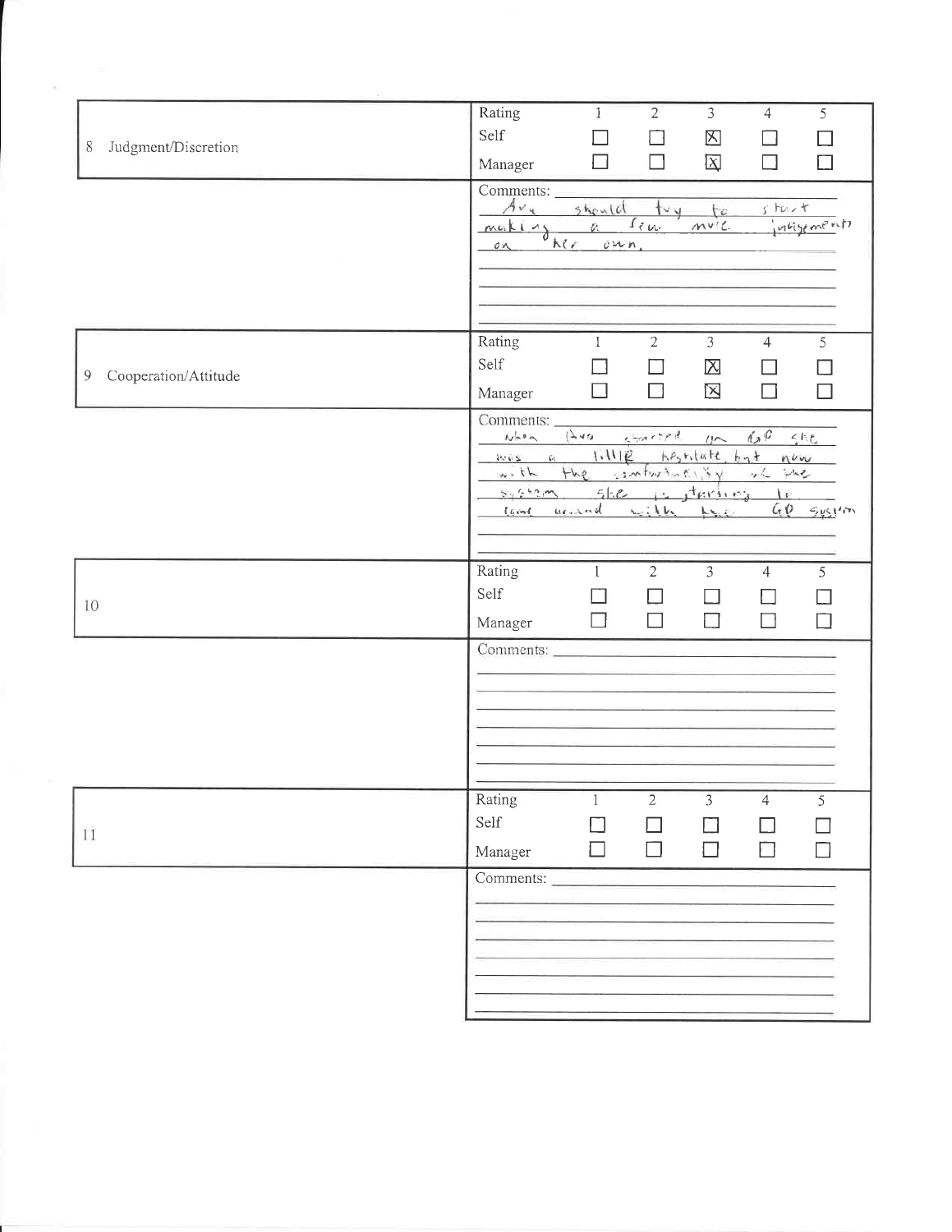SPECIAL ACCOMPLISHMENTS <u> 1989 - John Harry Harry Harry Harry Harry Harry Harry Harry Harry Harry Harry Harry Harry Harry Harry Harry</u> AREAS THAT MUST BE CORRECTED IMMEDIATELY .<br>1980: Antonio de Antonio III e al contrato de California de la construcción de la construcción de la construcc EMPLOYEE COMMENTS This has been un interesting year with as possible. PERFORMANCE EVALUATION FOR THIS REVIEW PERIOD Completed on Time Not Completed on Time <u> 1980 - Jan James James James James James James James James James James James James James James James James Ja</u> <u> 2008 - Andrea Station Barbara (b. 1989)</u> <u>.</u><br>2001 - Andre Harry Brown, amerikansk politiker (d. 1902) <u> 1989 - Johann Harry Harry Harry Harry Harry Harry Harry Harry Harry Harry Harry Harry Harry Harry Harry Harry</u> <u> 1980 - Jan James Barnett, mars eta bat eta bat erroman ez arteko erregea ez artean erregea ez artean ez artean</u> the control of the control of the control of the control of the control of the control of <u> 1980 - Antonio Alemania, američki predstavanj do svjetlo do svoji stari po svjetlo do svoji stari po svjetlo</u> PERFORMANCE GOALS FOR NEXT REVIEW PERIOD 

Target Date